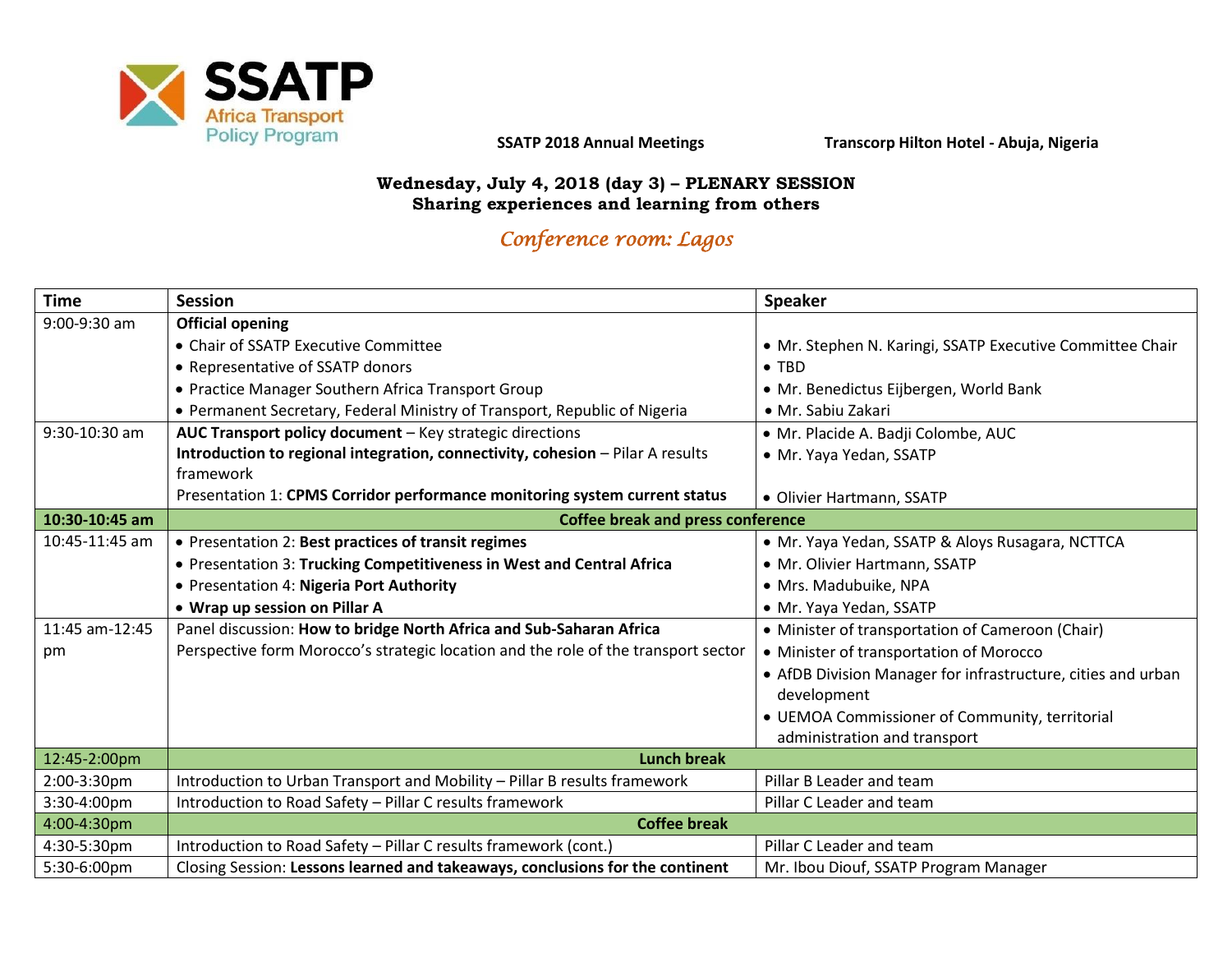

## **Thursday, July 5, 2018 (day 4)**

#### **RECs interactive session on Program Coordination and synergy creation**

| <b>Time</b>                             | <b>Session</b>                                                                                                                                                                                                                                                   | <b>Speaker</b>                                  |  |  |
|-----------------------------------------|------------------------------------------------------------------------------------------------------------------------------------------------------------------------------------------------------------------------------------------------------------------|-------------------------------------------------|--|--|
| <b>PARALLEL SESSION - CONGRESS HALL</b> |                                                                                                                                                                                                                                                                  |                                                 |  |  |
| $9:00-11:00$ am                         | <b>Regional Integration Pillar</b><br>1. Fostering RECs Coordination (sub regional level on trade facilitation programs and those<br>for the harmonization of transport regulatory instruments and standards)<br>2. Discussions on the role of the REC TTC Chair | RECs, SSATP and Donors representatives          |  |  |
| 11:00-11:30 am                          | <b>Coffee break</b>                                                                                                                                                                                                                                              |                                                 |  |  |
| 11:30-12:30 am                          | Advance discussion on transport regulatory framework and it's project for extension to the<br>CEMAC / ECCAS region                                                                                                                                               | RECs, SSATP and Donors' representatives         |  |  |
| $12:45 - 2:00$ pm                       | <b>Lunch Break</b>                                                                                                                                                                                                                                               |                                                 |  |  |
| $2:00-4:00$ pm                          | Advance discussion on strengthening African Corridor Management Alliance (ACMA)                                                                                                                                                                                  | RECs, SSATP, Donors and ACMA<br>representatives |  |  |
| 4:00-5:00 pm                            | <b>Coffee break</b>                                                                                                                                                                                                                                              |                                                 |  |  |
| <b>PLENARY SESSION - CONGRESS HALL</b>  |                                                                                                                                                                                                                                                                  |                                                 |  |  |
| 5:00-6:00 pm                            | <b>Presentation of Pillar conclusions</b>                                                                                                                                                                                                                        | Rapporteurs of the three working groups         |  |  |
|                                         | <b>Closing remarks</b>                                                                                                                                                                                                                                           | Mr. Ibou Diouf, Program Manager, SSATP          |  |  |
| 7:00 pm                                 | <b>Cultural night - Transcorp Hilton Hotel</b>                                                                                                                                                                                                                   |                                                 |  |  |